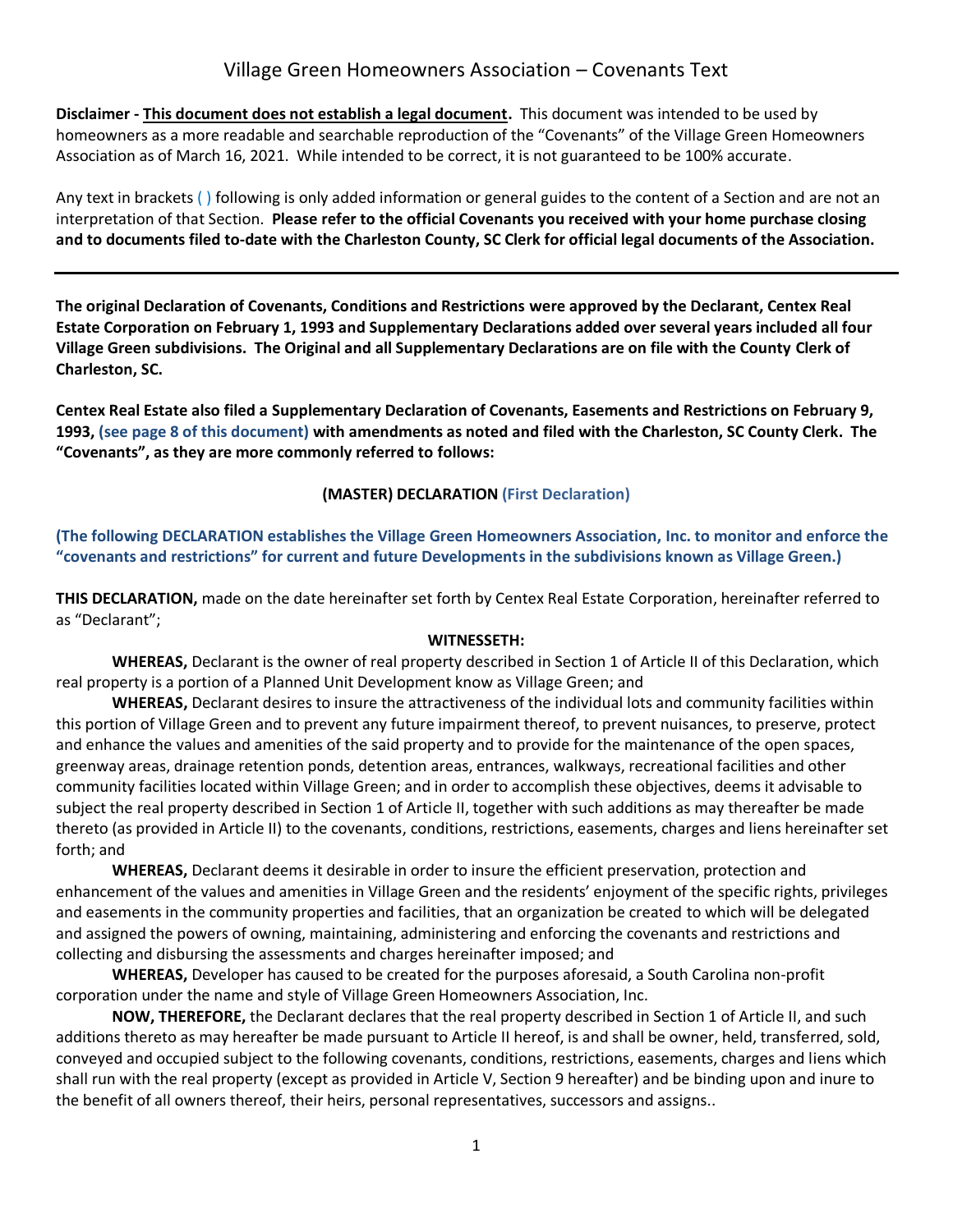#### **ARTICLE I (ONE) DEFINITIONS**

**Section 1. (This section defines the VGHOA).** "Association" shall mean and refer to Village Green Homeowners Association, Inc., a South Carolina nonprofit corporation, its successors and assigns.

**Section 2. (This section defines Owners as titled owners filed with the County, not anyone holding a loan against the property.)** "Owner" shall mean and refer to the record owner, whether one or more persons or entities, of a fee simple title to any Lot which is a part of the Properties, including contract sellers and owners of any equity of redemption, but excluding those having such interest in a Lot solely as security for the performance of an obligation.

**Section 3. (This section says future subdivisions built later (after Willows) will be added to the Association. See Article II below.)** "Properties" shall mean and refer to the "Existing Property" described in Article II, Section 1 hereof and any Supplementary Declaration under the provisions of Article II hereof.

**Section 4. (This section defines the original Common areas. Amendments later added other subdivisions and more Common Areas.)** "Common Areas" shall mean all real property owned by the Association for the common use and enjoyment of the Owners and designated as "Common Open Space", "Greenway", "Common Area", "Area Reserved for Pond", or "Community Recreational Facility", if any, including, but not limited to, walking paths, playground areas, subdivision entrances and landscaped islands on any plat of the property described on Schedule A attached hereto and duly recorded in the RMC Office for Charleston County in accordance with the provisions of this Declaration. The Common Area to be owned by the Association at the time of conveyance of the first lot is described as follows: Being all of the property designated Common Area on the map of Village Green recorded in Plat Cabinet H, at Pages or Slides 343, in the RMC Office for Charleston County.

**Section 5. (This section defines homeowner owned lots as opposed to the Common Area.)** "Lot" shall mean and refer to any plot of land, with delineated boundary lines, shown upon any recorded subdivision map of the Properties with the exception of (l) of any Common Area, Greenway Common Open Space, Community Recreational Facilities, Playground areas, Detention Areas, streets or ponds shown on any recorded map; (2) in the event any lot is increased or decreased in size by re-subdivisions, through recordation of new subdivision plats, any such newly platted lot shall thereafter constitute a lot for the purposes of this Declaration.

**Section 6. (This section defines Centex, or any successor company, as Declarant while homes are being constructed and sold in all current and future subdivisions, until all lots are sold.)** "Declarant" shall mean and refer to Centex Real Estate Corporation, and shall also mean and refer to any person, firm or corporation which shall hereafter become vested, at any given time, with title to two or more undeveloped lots for the purpose of causing residence building(s) to be constructed thereon, and any such successor in title to Centex Real Estate Corporation, shall be a Declarant during such period of time as said party is vested with title to two or more such lots so long as said lots are undeveloped, developed but conveyed, or improvements constructed thereon are unoccupied, but only during such period.

**Section 7. (This section says when "Member' is used in this document, it refers to Members of the Association.)** "Member" shall mean and refer to every person or entity who holds membership in the Association.

**Section 8. (This section defines the type of homes in Village Green.)** "Single-Family Detached Home" shall mean and refer to a single-family resident which is not attached to any other single-family residence.

### **ARTICLE II (TWO) PROPERTY SUBJECT TO THIS DECLARATION ADDITIONS THERETO**

**Section I. Existing Property. (This section describes properties as of 1993.)** The real property which is and shall be held, transferred, sold, conveyed, and occupied subject to this Declaration, irrespective of whether there may be additions thereto as hereinafter provided, is located in Charleston County' South Carolina and is shown on maps recorded in Plat Cabinet CG , at Pages or Slides 38, in the RMC Office for Charleston County. This property shall be herein referred to as "Existing Property".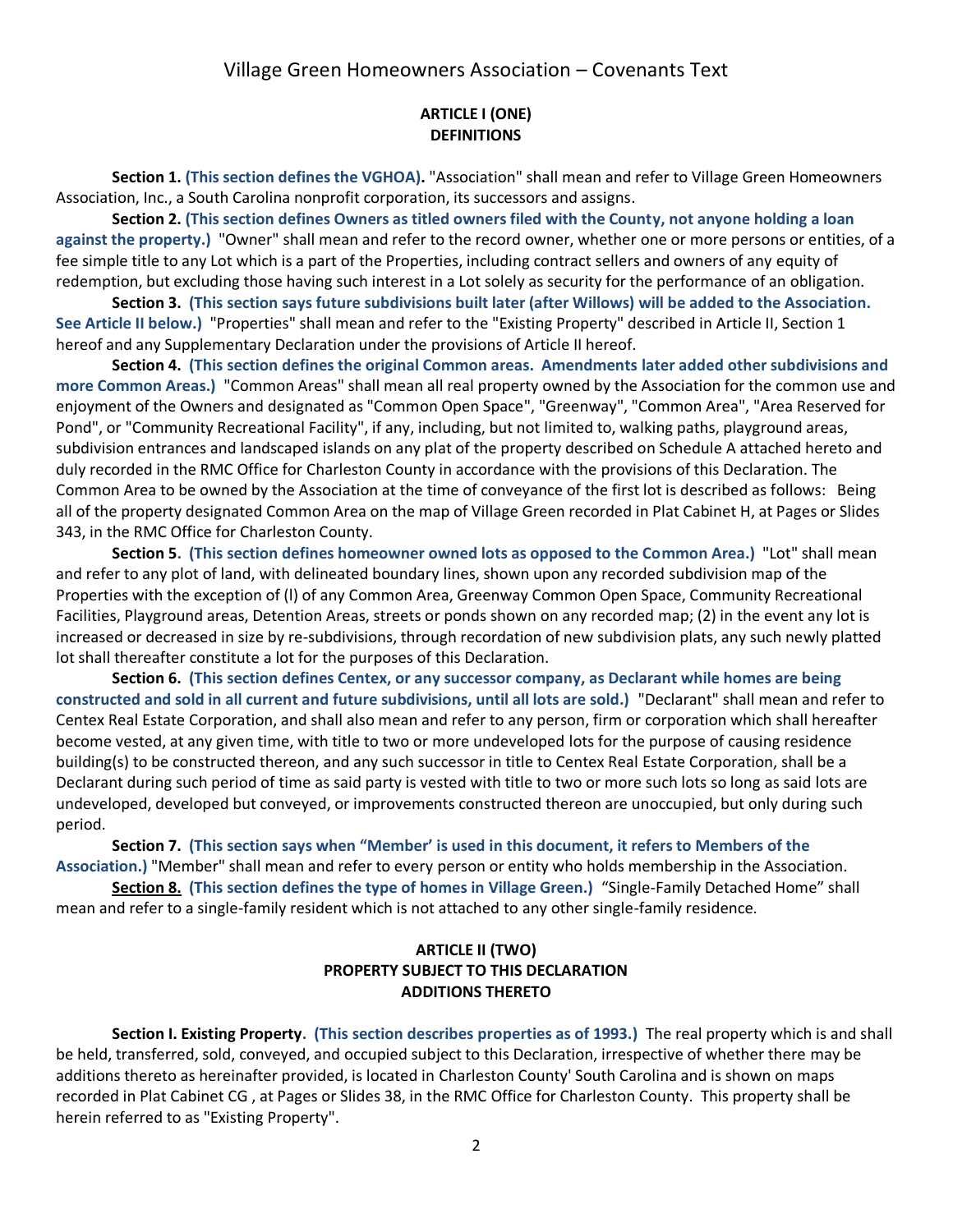**Section 2. Additions to Existing Property.** Additional property may be bought within the scheme of this Declaration and the jurisdiction of the Association in the following ways:

**(These sections allow for inclusion in the VGHOA of all homes in Village Green, which are accomplished under the 10 year (later amended to 20 year) provision of part (a) below.)** 

**(a)** Additional land within the area described in the metes and bounds description attached hereto as Schedule A and incorporated herein by reference may be annexed to the Properties by Declarant and brought within the scheme of this Declaration and within the jurisdiction of the Association, in future stages of development, without the consent of the Association or its members: provided, however, that said annexations, if any, must occur within ten (10) years after the date of this instrument **(later amended to 20 years)**; provided that the FHA and VA determine that the annexation is in accord with the general plan heretofore approved by them.

**(b)** Additional property (and common area), outside of the area described in the aforementioned Schedule A may be annexed to the Properties and brought within the scheme of this Declaration and the jurisdiction of the association with the consent of the members entitled to at least two-thirds (2/3) of the vote appurtenant to all Class A lots and at least two-thirds (2/3) of the votes appurtenant to all Class B lots, if any, as hereinafter defined in Article II, Section 2. The Association may participate in mergers or consolidations with other non-profit corporations organized for the same or similar purposes as the Association, thereby adding to the Association, or to a surviving homes association, the properties, rights and obligations of the nonprofit corporation with which it merges to consolidate. Any such merger or consolidation shall revoke, change or add to any of the provisions of this Declaration except as herein provided.

**(c)** The additions authorized under Subsection (a) and (b) shall be made by filing of record Supplementary Declarations of Covenants, Conditions and Restrictions with respect to the additional properties which shall extend the scheme of this Declaration and the jurisdiction of the Association to such properties and thereby subject such additions to assessment for their just share of the Association's expenses. Said Supplementary Declarations may contain such complimentary additions and modification of the covenants, conditions and restrictions contained in this Declaration as may be necessary to reflect only the different character of the added properties as are not inconsistent with the provisions of this Declaration.

### **ARTICLE III (THREE) MEMBERSHIP AND VOTING RIGHTS**

**Section 1. (This section says any lot owner will always be a member of the Association and subject to assessment by the Association as long as they own the lot.)** Every Owner of a Lot which is subject to assessment shall be a member of the Association Membership shall be appurtenant to and may not be separated from ownership of any lot which is subject to assessment.

**Section 2. (This section defines Class A and Class B lots. There are no remaining Class B lots as all lots in Village Green were sold by Centex.)** The voting rights of the membership shall be appurtenant to the Ownership of the lots. There shall be two classes of lots with respect to voting rights:

**(a) Class A Lots.** Class A Lots shall be all lots except Class B Lots as the same are hereinafter defined. The voting rights appurtenant to the Class A Lots shall be as Follows:

**(1) Single-Family Detached Homes.** The owner of each lot designated as a lot on which a single-family detached home is, or may be constructed shall be entitled to one (1) vote**.**

**(b) Class B Lots.** Class B Lots shall be all lots owned by Declarant which have not been converted to Class A Lots as provided in paragraphs (1) or (2) below. The Declarant shall be entitled to three (3) votes for each Class B Lot owned by Declarant. The Class B Lots shall cease to exist and shall be converted to Class A Lots:

**(1)** When the total number of votes appurtenant to the Class A Lots equals the total number of votes appurtenant to the Class B Lots; provided that the Class B Lots shall be reinstated with all rights privileges and responsibilities, if after conversion of the Class B Lost to Class A Lots hereunder, additional land containing lots is annexed to the existing property pursuant to Article II, Section 2 hereof; or

**(2)** On December 31, 2013 (amended from original 2010), whichever event shall last occur. When the Class B Lots cease to exist and are converted to Class A Lots, Declarant shall have the same voting rights as other owners of Class A lots.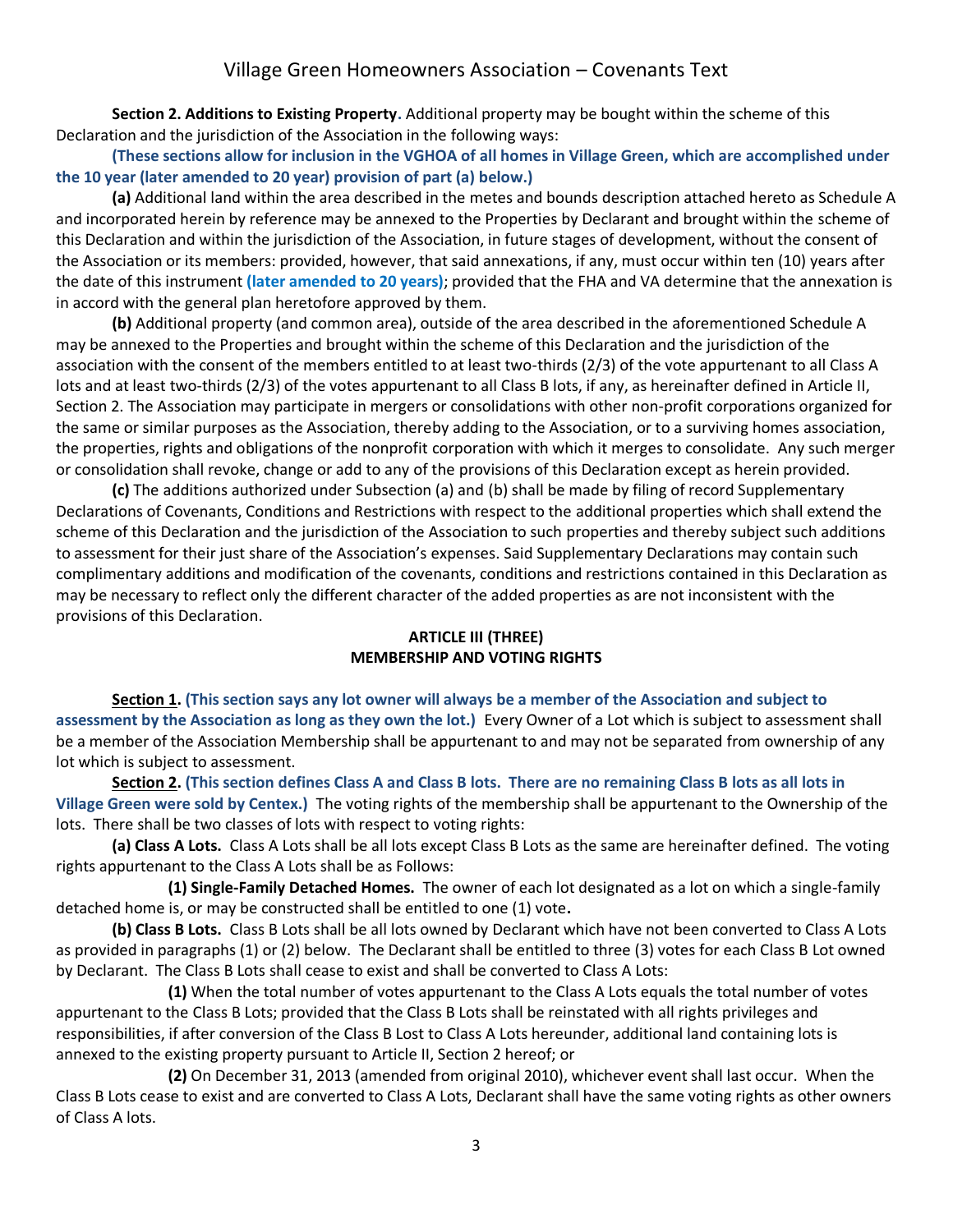#### **ARTICLE IV (FOUR) PROPERTY RIGHTS**

**Section 1. Owners' Easements of Enjoyment.** Except as limited by Section 2 of this Article IV, every Owner shall have a right and easement of enjoyment in and to the Common Area established initially and in all future Stages or Sections of the development, which right and easement shall be appurtenant to and shall pass with the title to every lot, subject to the following provisions: **(Sections (a) and (b) following say all current homeowners and future purchasers of any home by resale have rights to enjoy the Common Areas. The HOA can charge admission or fees for recreational facilities in the Common Area, can suspend rights to these facilities for nonpayment of assessments, and can suspend rights for 60 days to these facilities for rule and regulation infractions.)**

**(a)** the right of the Association to charge reasonable admission and other fees for the use of any recreational facility situated upon the Common Area and to limit the use of said recreational facilities to Owners who occupy a residence on the Properties, and to their families, tenants, contract purchasers and guest as provided in Section 2 of this Article IV;

**(b)** the right of the Association to suspend the voting rights and rights of an Owner to the use of the recreational facilities for any period during which an assessment against his lot remains unpaid; and for a period not to exceed sixty (60) days for any infraction of its published rules and regulations.

**(Sections (c) and (d) following say a 2/3rd vote of the membership (about 426 members) is required to sell, transfer or borrow against any part of the Common Area, but allows easement for public utilities, sewage, drainage and Cable at the discretion of the Board of Directors.)**

**(c)** the right of the Association to dedicate or transfer all or any part of the Common Area to any public agency, authority, or utility for such purposes and subject to such conditions as may be agreed to by the members. No such dedication or transfer shall be effective unless the members entitled to at least two-thirds 2/3) of the votes appurtenant to all Class A Lots and at least two-thirds (2/3) of the votes appurtenant to all Class B Lots agree to such dedication or transfer and signify their agreement by a signed and recoded written document, provided that the subsection shall not preclude the Board of Directors of the Association from granting easements for the installation and maintenance of sewage, utilities, including CATV, and drainage facilities upon, over, under and across the Common Area without the assent of the membership when such easements, in the opinion of said Board, are requisite for the convenient use and enjoyment of the Properties.

**(d)** the right of the Association with the assent of members entitled to at least two-thirds (2/3) of the votes appurtenant to each class of lot (Class A and B), to mortgage, pledge, deed in trust, or otherwise hypothecate any or all of its real or personal property as security for money borrowed or debts incurred.

**Section 2. Delegation of Use. (This section allows for family members, tenants or guest of an owner to enjoy the Common Area and Recreational Facilities.)**

**(a) Family.** The right and easement of enjoyment granted to every Owner in Section 1 of this article may be exercised by members of the Owner's family who occupy the residence in Charleston County, South Carolina. Members are responsible for the conduct of his family and guest

**(b) Tenants.** The right and easement of enjoyment granted to every Owner is Section 1 of this Article may be delegated by the Owner to his tenants or contract purchasers who occupy a residence within the Properties, or a portion of said residence, as their principal residence in Charleston County, South Carolina.

**(c) Guest.** Recreational facilities located on common areas situated upon the Properties may be utilized by guests of Owners, tenants or contract purchasers subject to such rules and regulations governing said use of the Association as may be established by the Board of Directors.

#### **ARTICLE V (FIVE) COVENANT FOR MAINTENANCE ASSESSMENTS**

**Section 1. Creation of the Lien and Personal Obligation of Assessments. (This section created a lien against each property for payment of assessments. The lien for unpaid assessments continues on the property even if sold,**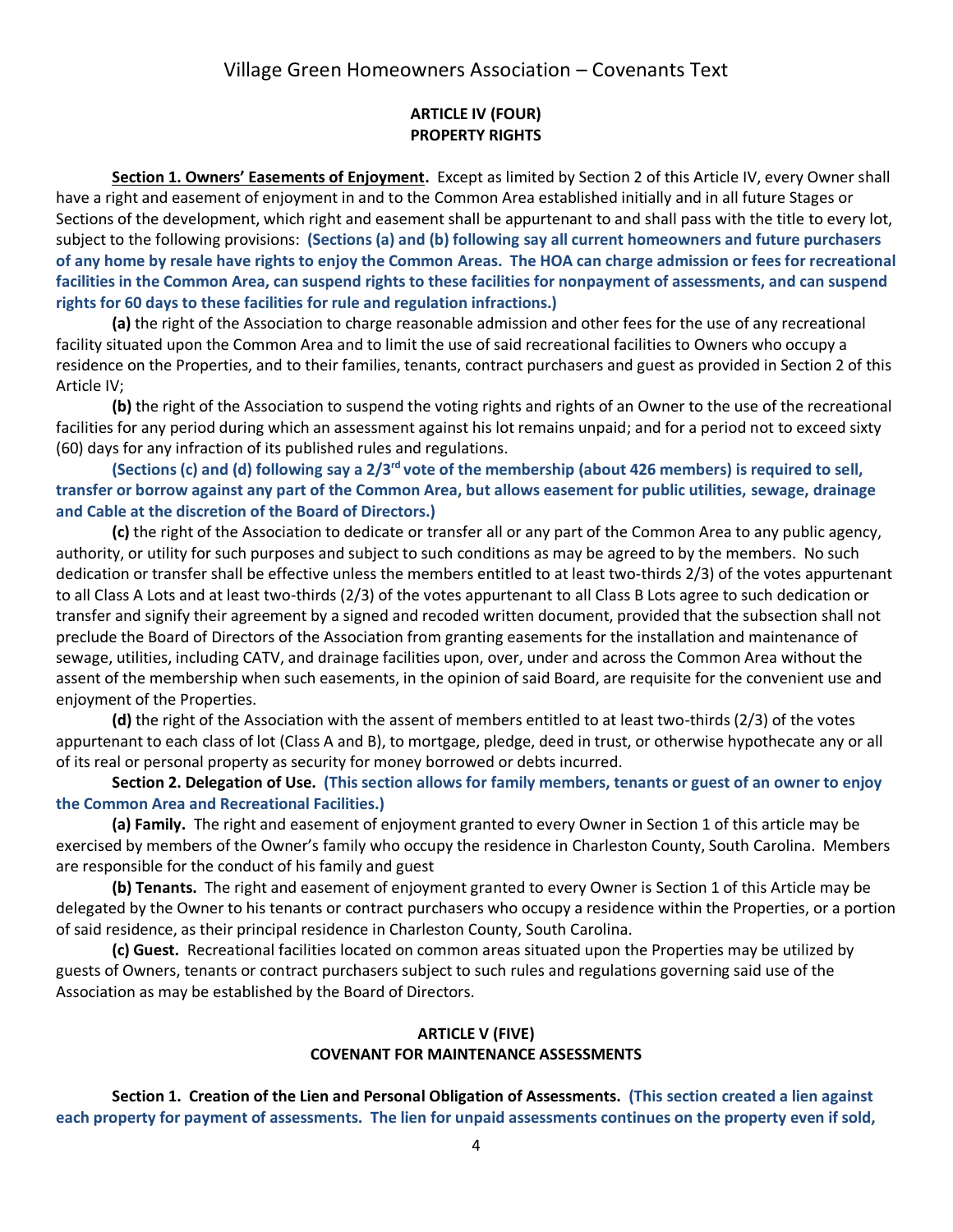**but remains the obligation of the prior owner.)** The Declarant, for each lot owned within the Properties, hereby covenants, and each Owner of any lot by acceptance of a deed therefor, whether or not it shall be so expressed in such deed, is deemed to covenant and agree to pay to the Association: (1) annual assessments or charges and (2) special assessments for capital improvements; such assessments to be established and collected as hereinafter provided. Any such assessment or charge, together with interest, costs and reasonable attorney fees, shall be a charge on the land and shall be a continuing lien upon the property against which each such assessment is made. Each such assessment, together with interest, costs and reasonable attorney's fees, shall also be the personal or corporate obligation of the person(s), firm(s), or corporation(s) owning such property at the time when the assessment fell due, but such personal obligation shall not be imposed upon such Owners' successors in title unless expressly assumed by them. Although unpaid assessment charges are not the personal obligation upon such Owner's successors in title unless expressly assumed by the successors in title, the unpaid assessment charges continue to be a lien upon the property against which the assessment has been made.

**Section 2. Purpose of Assessments**. **(This states what assessments can be spent on for benefit of the residents.)** The assessments levied by the association shall be used exclusively to promote the recreation, health, safety and welfare of the residents of the Properties and in particular for the acquisition, improvement, and maintenance of properties, services and facilities devoted to this purpose and related to the use and enjoyment of the Common Area, including but not limited to, the cost of repair, replacement and additions hereto, the cost of labor, equipment, materials, management and supervision thereof, the payment of taxes assessed against the Common Area, the procurement and maintenance of insurance in accordance with the By-Laws, the employment of attorneys to represent the Association when necessary, payments of principal and interest on funds borrowed for Association purposes, and such other needs as may arise. Without limiting the generality of the above described purposes, the assessments levied by the Association may be used for the acquisition, construction, improvement (including landscaping and planting) and maintenance of the following common facilities located or to be located in the Common Area: walking paths, playground areas, greenways and detention areas, entrance-ways and road medians. Additionally, the assessments may be used to landscape, plant and maintain any planting sign or entrance-way easements reserved by Declarant on any lots.

**Section 3. Maximum Annual Assessment**. **(This section allows for up to a 5% annual increase in assessments, or higher amounts if approved by a two thirds (2/3) vote of the membership. Note that Class B lots no longer exist.)**  Until January 1 of the year immediately following the conveyance of the first lot to an Owner, the maximum annual assessment shall be \$120.00 per class A lot (\$10.00 per month) and \$40.00 per Class B lot (\$3.33per month).

**(a)** From and after January 1 of the year immediately following the conveyance of the first lot to an Owner, the maximum annual assessment may be increased by the Board of Directors effective January 1, of each year, without a vote of the membership, but subject to the limitation that the percentage of any such increase shall not exceed 5% of the maximum assessment for the previous year without a vote of the membership.

**(b)** From and after January 1 of the year immediately following the conveyance of the first lot to an Owner, the maximum annual assessment may be increased without limitation if such increase is approved by no less than two-thirds (2/3) of the votes appurtenant to each class of lots (Class A and Class B), cast in person or by proxy, at a meeting duly called for this purpose.

**(c)** The Board of Directors may fix the annual assessment at an amount not in excess of the maximum; provided, however, that the ratio of the assessment established for each Class B lot in that category shall always be three (3) to one (1); with the assessment with respect to any Class B lot converted to Class A or reconverted from Class A to Class B to be prorated and charged according to its Class as of the date of each conversion or reconversion**.**

**(d)** Any annual assessment established by the Board of Directors shall continue thereafter from year to year as the annual assessment until changed by said Board.

**(e)** Lots owned by Declarant on which there exists an occupied dwelling shall be subject to the same Annual Assessment as Class A Lots.

**Section 4. Special Assessments for Capital Improvements.** . **(This section allows for special assessments in addition to association dues with approval of 2/3rds of the membership.)** In addition to the annual assessments authorized above, the Association may levy, in any assessment year, special assessment(s) for the purpose of defraying, in whole or in part, the cost of any construction, repair, or replacement of a capital improvement upon the Common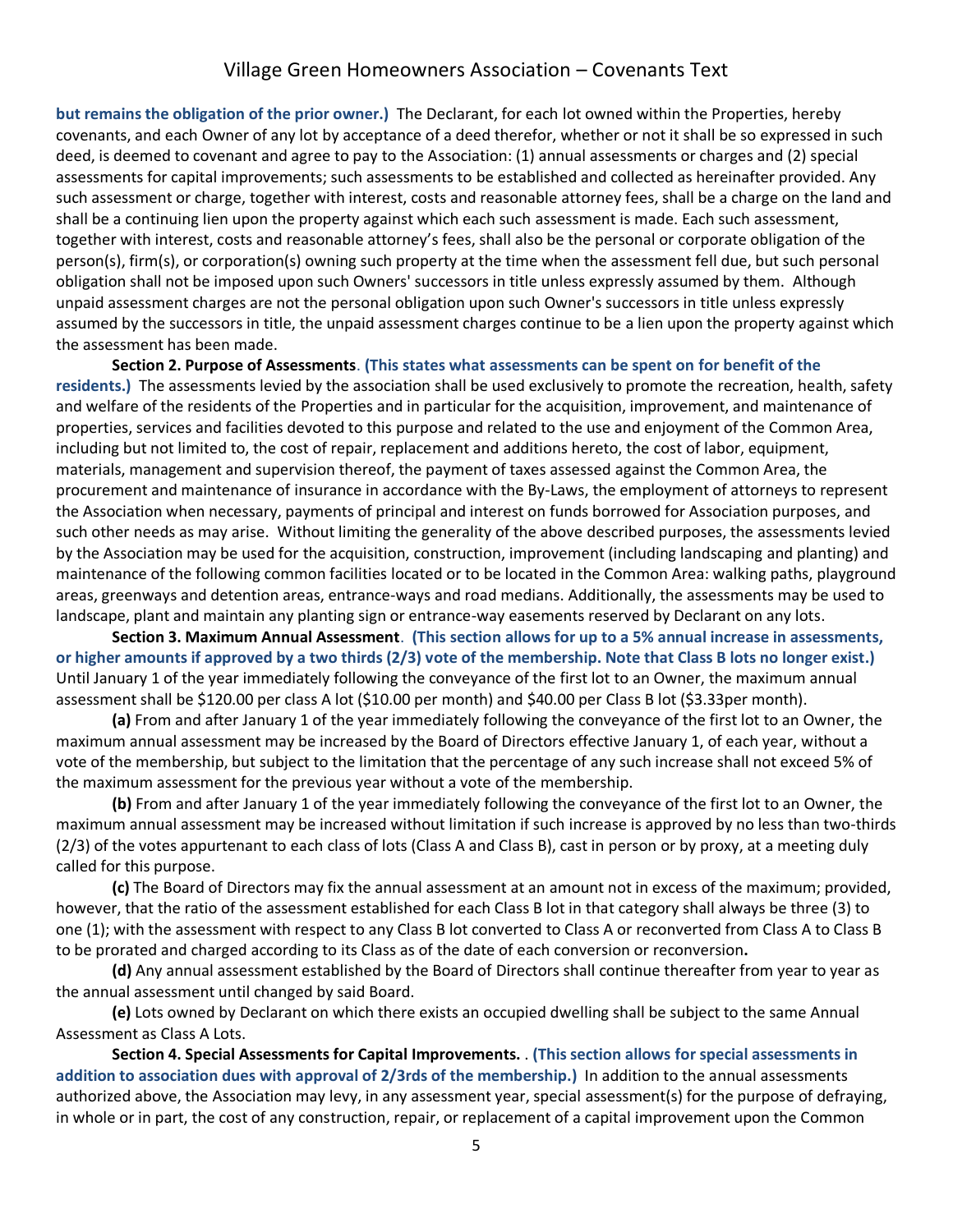Area, repayment of indebtedness and interest thereon, borrowing of funds to make property comply with zoning ordinance(s), borrowing of money for capital improvement and pledging or mortgaging of association property, related thereto, provided that any such assessment shall have the same assent of the members as provided in Section 3(b) of this Article and shall be in the ratio of three (3) to one (1) for Class A and Class B lots as provided in Section 3 (c) of this Article. Any mortgaging of Common Area must be approved by the Veterans Administration as long as Declarant has a majority vote in the Homeowners Association.

**Section 5. Assessment Rate. (This section defines differences between Class B lots (no longer exist) and Class A lots and allows collection of dues monthly. Because the expense in allowing monthly collections would require increasing the annual assessment, past Boards have generally disallowed monthly collections.)** Except for the difference between Class A and Class B lots, the assessments shall be fixed at the following rates and may be collected on a monthly basis:

**(a)** Single-Family Detached Homes. Each lot designated as a lot on which a single-family detached home is constructed and occupied by an Owner other than Declarant shall be assessed at a rate of One Hundred (100%) percent of any annual or special assessment fixed or levied pursuant to Section 3 or Section 4 of this Article (said annual or special assessment being referred to in this Section as (the "assessment").

**Section 6. Notice of Quorum for any Action Authorized Under Sections 3 and 4. (This section sets guidelines for any meeting to consider a Special Assessment, or assessment greater than the 5% maximum increase.)** Written notice of any meeting called for the purpose of taking any action authorized under Section 3 or 4 shall be sent to all members not less than thirty (30) days nor more than sixty (60) days in advance of the meeting. At the first such meeting called, the presence of member or of proxies entitled to cast Sixty (60%) percent of all the votes appurtenant to each Class A lot and Class B lot shall constitute a quorum. If the required quorum is not present, another meeting may be called subject to the same notice or requirement, and if the same is called for a date not later than sixty (60) days after the date of the first meeting, the required quorum at the subsequent meeting shall be one-half (1/2) of the required quorum at the preceding meeting.

**Section 7. Date of Commencement of Annual Assessments: Due Date: Certificate of Payment. (This section sets the due date of the Annual Assessment as the first of January, since all subdivisions are now built and sets guidelines for billing including any Special Assessment. It also allows the Board of Directors to change due dates and set another date for any Special Assessment.)** The annual assessment provided for herein shall commence as to all lots on the first day of the month following the conveyance of any part of the Common Area to the Association. The first annual assessment shall be "maximum annual assessment" set forth in Section 3 of this article and shall be adjusted according to the number of months remaining in the calendar year. At least thirty (30) days before January 1 of each year, the Board of Directors shall fix the amount of the annual assessment to every Owner subject thereto. The due dates for the payment of annual and special assessments shall be established by the Board of Directors. The Association shall, upon demand, and for a reasonable charge, furnish a certificate signed by an officer to the Association setting forth whether the assessments on a specified lot have been paid.

**Section 8. Effect of nonpayment of Assessments: Remedies of the Association. (This section sets penalties for non-payment and pass through of lien, attorney and foreclosure cost to the homeowner. Note the \$10 late charge plus 8% per annum was changed by the Board of Directors to 1.5% per month in interest charges for unpaid balances. Liens are currently placed, with foreclosure following, at the discretion of the Board.)** Any assessment not paid within ten (10) days after the due date shall incur a late charge in the amount of \$10.00 and if not paid within thirty (30) days after the due date shall bear interest from the due date at a maximum of eight (8%) percent per annum or the rate established by the Board of Directors at the beginning of the fiscal year of the Association, whichever is less. The Association may bring an action at law against the Owner personally obligated to pay the same or foreclose the lien against the property, and interest, costs reasonable attorney fees of such action or foreclosure shall be added to the amount of such assessment. No Owner may waive or otherwise escape liability for the assessments provided for herein by non-use of the Common Area or abandonment of his Lot.

**Section 9. Subordination of the Lien to Mortgages.** The liens provided for herein shall be subordinate to the lien of any first mortgage for first deed of trust on a lot. Sale or transfer of any lot shall not affect any assessment lien. However, the sale or transfer of any lot which is subject to any mortgage or deed of trust, pursuant to a foreclosure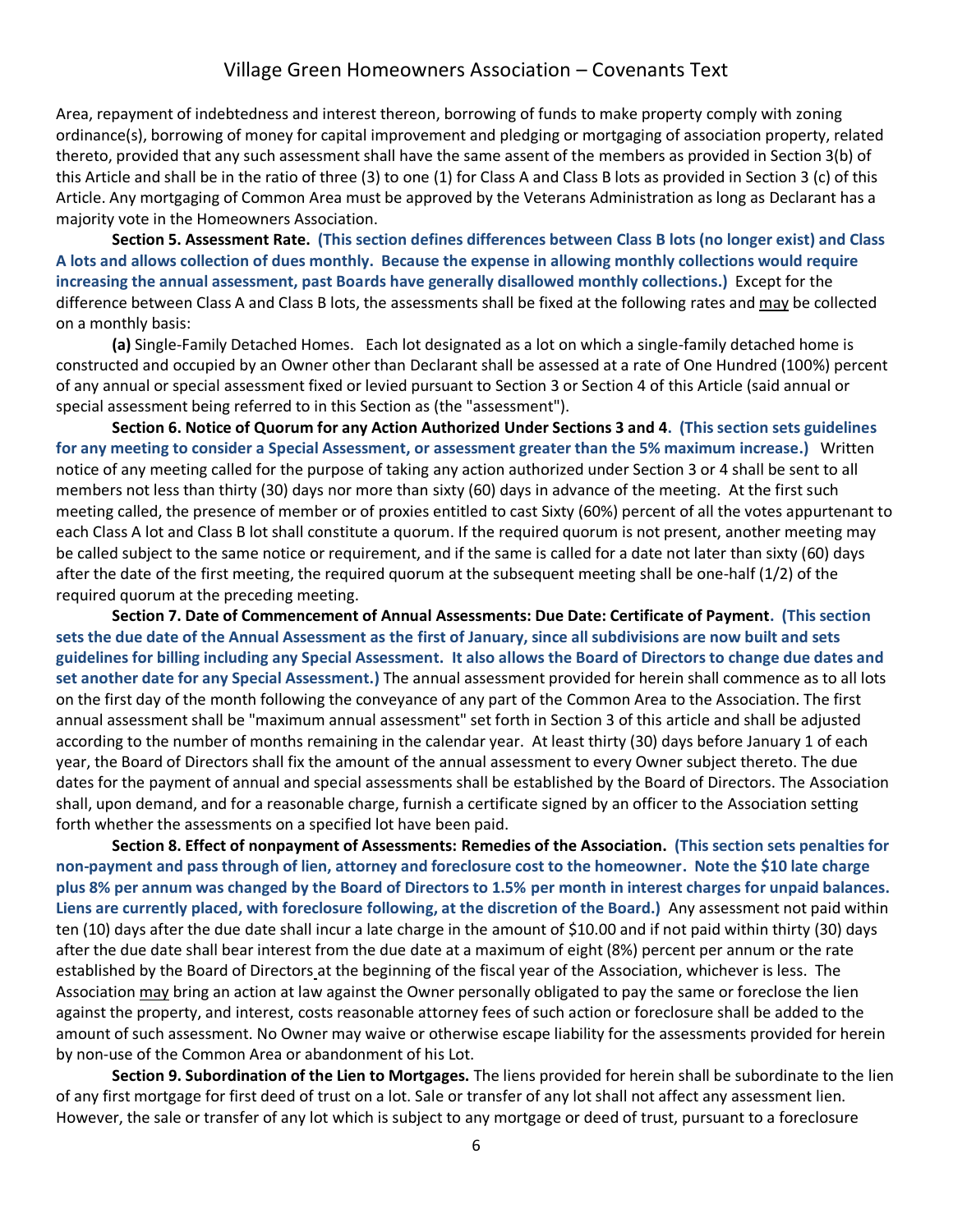thereof, shall extinguish the lien of such assessments as to the payment thereof which became due prior to such sale or transfer. No such sale or transfer becoming due or from the lien thereof, but the liens provided for herein shall continue to be subordinate to the lien of any first mortgage or deed of trust.

**Section 10. Exempt Property.** All property dedicated to, and accepted by, a local public authority and all properties owned by a charitable or non-profit organization exempt from taxation by the laws of the State of South Carolina shall be exempt from the assessments created herein. However, no land or improvements devoted to dwelling use shall be exempt from said assessments.

### **ARTICLE VI (SIX) FINANCING**

**Section 1. Approval of Owners and Holders of First Mortgages. (This section covers prohibited items without a 75% vote of the membership (about 480) related to making changes in the common areas, Architectural Design and insurance on the Common Area.)** Unless at least seventy-five (75%) percent of the owners and holders of the first mortgages on Lots located within the properties, having given prior written approval, the Association shall not:

**(a)** By act or omission seek to abandon, partition, subdivide, encumber, sale or transfer any real estate or improvements thereon which are owned, directly or indirectly, by the Association. The granting of easements for utilities or other purposes shall not be deemed a transfer within the meaning of this clause.

**(b)** Change the method of determining the obligations, assessments due or other charges which may be levied against a Lot Owner.

**(c)** By act or omission change, waive or abandon any plan or regulation, or enforcement thereof pertaining to the architectural design or the exterior appearance of residences located on Lots, the maintenance of party walls or common fences and driveways or the upkeep of lawns and plantings in the subdivision.

**(d)** Fail to maintain fire and extended coverage insurance or insurable improvements in the Common Area on a current replacement cost basis in an amount not less than one hundred (100%) percent of the insurable value.

**(e)** Use the proceeds of any hazard insurance policy covering losses to any part of the Common Area for other than the repair, replacement or reconstruction of the damaged improvements.

**Section 2 . Books and Records**. Any owner and holder of a first mortgage on a Lot will have the right to examine the books and records of the Association during any reasonable business hours.

**Section 3. Payment of Taxes and Insurance Premiums.** The owners and holders of first deeds of trust on Lots may, jointly or singly, pay taxes or other charges which are in default and which may have become a charge or lien against any of the Common Area and may pay overdue premiums on hazard insurance policies or secure new hazard insurance coverage upon the lapse of a policy for property owned by the Association and the persons, firms or corporations making such payments shall be owed immediate reimbursement therefor from the Association.

### **ARTICLE VII (SEVEN) GENERAL PROVISIONS**

#### **Section 1. Enforcement. (This section allows the HOA or any Owner to enforce certain provisions of the**

**Covenants.)** The Association, or any Owner, shall have the right to enforce, by a proceeding at law or in equity, all restrictions, conditions, covenants, reservations, liens and charges now or hereafter imposed by the provisions of the Declaration. Failure by the Association or by any Owner to enforce any covenant or restriction herein contained shall in no event be deemed a waiver of the right to do so thereafter.

**Section 2. Severability.** Invalidation of any one of these covenants or restrictions by judgement or court order shall in no way affect any other provisions which shall remain in full force and effect.

**Section 3. Amendment. (This section sets automatic term lengths and renewals for the Covenants.)** The covenants and restrictions of this Declaration shall run and bind the land, for a term of twenty-five (25) years from the date this Declaration is recorded, after which time they shall be automatically extended for successive periods of ten (10) years unless terminated or altered by a vote of seventy-five (75%) percent of a vote of the Owners after the expiration of said twenty-five (25) year period. This Declaration may be amended during the first twenty-five (25) year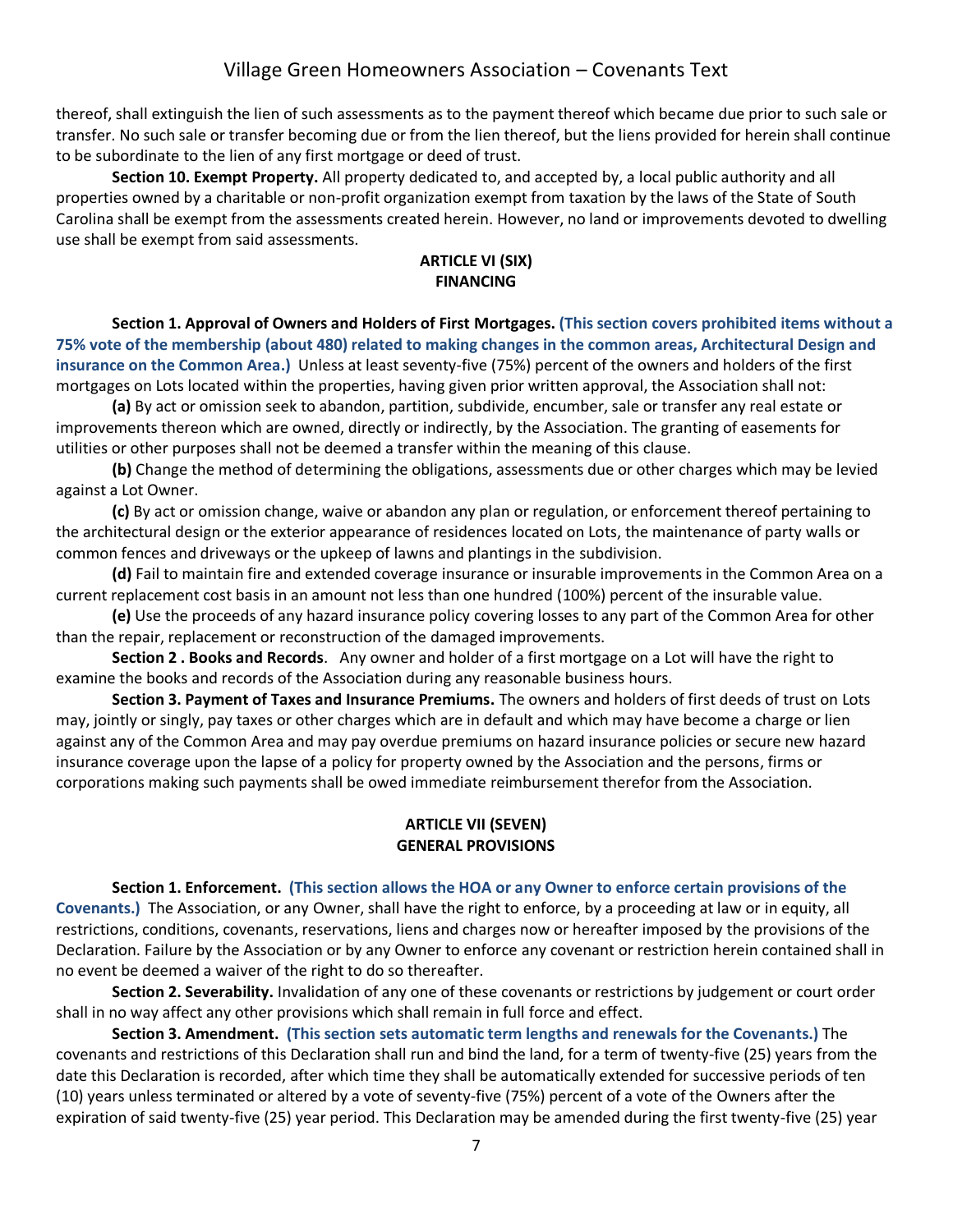period by an instrument signed by the Owners of not less than ninety (90%) percent of the lots, and thereafter by an instrument signed by the Owners of not less than seventy-five (75%) percent of the lots. Any amendment must be properly recorded. For the purpose of this Section, additions to existing property as provided in Article II, Section 2 hereof shall not constitute an "amendment".

**Section 4. FHA/VA Approval. (This section is no longer valid as all Class B Lots have been sold.)** In the event the Declarant has arranged for and provided purchasers of Lots with FHA/VA insured mortgage loan, then as long as any Class B lot exists, as provided in Article III hereof, the following sections will require the prior approval of the Federal Housing Administration or the Veterans Administration: annexation of additional properties, other than as provided in Article II, Section 2 hereof, deeding of common area to persons other than the Homeowners Association and amendment of Covenants, Conditions and Restrictions.

IN WITNESS WHEREOF, the undersigned Centex Real Estate Corporation has caused these presents to be executed by its duly authorized officer(s) this 1st day of February**,** 1993. Recorded February 12, 1993 Charleston County.

#### **SCHEDULE A**

#### **(The original Covenants Recorded February 12, 1993, were re-recorded December 16, 1997 in Charleston County. The following Schedule A and was also filed with the above Covenants in Charleston County.**

All those certain pieces, parcels or tracts of land, situate lying and being in the County of Charleston, State of south Carolina being shown and designated as Tract A and Tract A-1 on a plat by Davis & Floyd, Inc. entitled "Plat Showing Tract A-1 Property of Georgia Pacific Investment Company about to be conveyed to C.R. Hipp, Sr. and Tract A, Property of C.R. Hipp, Sr. Located Ashley River Road, West St. Andrews Parish, Charleston County, SC" dated November 7, 1985, and recorded in the RMC Office for Charleston County in Plat Book BG, Page 63. Having such size, shape, dimensions, buttings and boundings as will by reference to said plat more fully appear. Being property conveyed to C.R. Hipp, Sr. by deeds of Georgia Pacific Investment Company dated September 4, 1985, and December 3, 1985, and recorded in the RMC Office for Charleston County in Deed Book H148, Page 401 and Deed Book F150, Page 40, respectively.

#### **SUPPLEMENTARY DECLARATION OF COVENANTS, EASEMENTS AND RESTRICTIONS FOR VILLAGE GREEN SUBDIVISION**

**On February 12, 1993, the following Supplemental Covenants were filed by CENTEX. (This binds then current and future properties in Village Green to the Homeowners Association and "Covenants" that follow. The Covenants establish the ARB and describe requirements starting in Section 8 to maintain the appearance and livability of Village Green. )**

**WHEREAS, CENTEX REAL ESTATE CORPORATION,** referred to herein as the "Developer", is the owner of certain lands located within a planned community development known as Village Green Subdivision; and

**WHEREAS**, the Developer desires to impress appropriate covenants, conditions, restrictions and easements upon such portion of Village Green for the purpose of protecting the value and desirability of said lands;

**NOW, THEREFORE**, the Developer for and in consideration of the premises and other good valuable consideration does hereby declare that the covenants contained herein shall be covenants running with the land and shall apply to that real property described herein and such additions thereto as may hereinafter be made pursuant to the terms hereof; and said property shall be held, transferred, sold, conveyed, given, donated, leased, occupies and used subject, among others to the covenants, restrictions, conditions, easements, charges, affirmative obligations and liens, hereinafter referred to as the "Covenants", as herein set forth.

**Section 1. Property subject to these Covenants**. The real property which is and shall be held, transferred, sold, conveyed, leased and occupied subject to the Covenants, is located in Charleston County, South Carolina and is shown on map recorded in Plat Book CK, Pages74 and 120 in the RMC Office for Charleston County.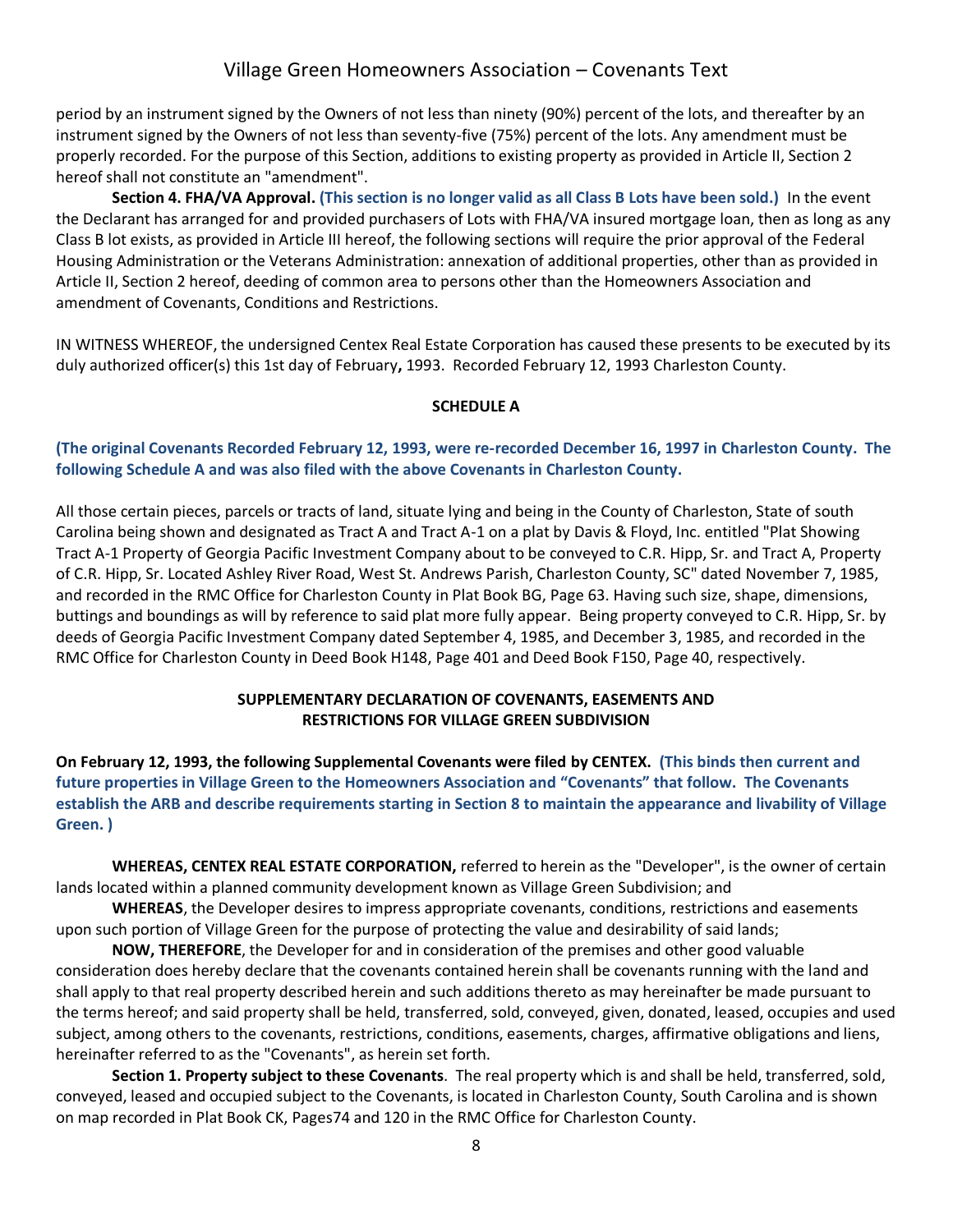**Section 2. Village Green Homeowners Association, Inc. (This section sets the VGHOA as the vehicle to enforce the Covenants.)** Developer has caused to be incorporated under the laws of the State of South Carolina, a non-profit corporation (hereinafter referred to as the "Association"), for the purpose of providing a vehicle for the orderly developments and the preservation of values of the community of Village Green of which the property described in Section 1 hereof is a part, by administration and enforcement of these Covenants and the Declaration of Covenants, Conditions, Restrictions for Village Green as recorded in the RMC Office for Charleston County in Book P223 , at Page 336 (herein referred to as the "Master Declaration").

**Section3. Definitions. (This section reinforces the Lot and Owner definitions previously set forth in the first Declaration.)** The following terms shall be defined as stated below:

**a.** "Lot" shall mean and refer to any plot of land, with delineated boundary lines, shown upon any recorded subdivision map of the Properties with the exception of any Common Area, Greenway, Common Open Space, Community Recreational Facilities, Playground Areas, Detention Areas, street or ponds shown on any recorded map. In the event any lot is increased or decreased in size by re-subdivisions, through recordation of new subdivision plats, any such newly platted lot shall thereafter constitute a lot for the purposes of this Declaration.

**b.** "Owner" shall mean and refer to the record owner, whether one or more persons or entities, of a fee simple title to any Lot which is a part of the Properties, including contract sellers and owners of an equity of redemption, but excluding those having such interest in a lot solely as security for the performance of an obligation.

**Section 4. Additions to Existing Property. (This section allows future subdivisions to fall under the Covenants.)** The Developer, its successors and assigns, shall have the right, without further consent of any owner, mortgagee, lien holder therein or any other person, to bring within the plan and operation of these Covenants additional properties in future stages of the development which may be joined together with those properties previously developed to form a subdivision to be known as Village Green subdivision. The additions authorized under this section shall be made by filing of record a supplementary declaration of covenants with respect to the additional property which shall extend the operation and effect of these Covenants to such additional property. Such properties must be owned by Developer and be contiguous to properties previously subjected hereto.

The supplementary declaration may contain such complementary additions and modifications of the covenants and restrictions contained in these covenants as may be necessary or convenient in the judgment of the Developer to reflect the different character, if any, of the added properties.

**Section 5***.* **Residential Use of Property. (This section required single family homes for residential use only be built at two and a half stories maximum and over 1000 sq. ft.)** All Lots shall be used for residential purposes only and no structure or building shall be erected, placed, altered or permitted to remain on any Lot other than one single-family dwelling, not more than two and one-half stories in height, and any accessory structures customarily incident to the residential use of such lots.

**Section 6 . Dwelling Size**. No single-family dwelling costing less than \$25,000.00 shall be permitted on any lot in the tract. The minimal heated square footage of a dwelling may not be less than 1000 square feet of heated area. Building cost to be based on cost of January 1, 1993. (It being the intention to require in each instance the erection of such building as would have cost not less than the minimum cost provided if same had been erected in January lv 1993).

**Section 7. Setback and Building Lines. Subdivision of Lots, Corner Lots, Architectural control. (This section established the Architectural Control Committee during construction of homes. All lots have been built.)**

**a.** Setback and Building Lines. Each dwelling which shall be erected on any Lot shall be situated on such Lot in accordance with the building and setback codes of the Zoning Ordinances of the City of Charleston, South Carolina, as amended. However, in each case individual setbacks and sidelines must be approved by the Architectural Control Committee for its aesthetic value and the Architectural Control Committee may require a greater setback so long as the required setback does not violate the setback requirements of the City of Charleston, South Carolina. In certain cases, the Architectural Control Committee may require an owner to seek a variance from the City of Charleston, South Carolina if necessary to protect important trees, vistas or to preserve aesthetic value.

**b.** Subdivision of Lots. No portion of any Lot shall be sold or conveyed except in the case of a vacant Lot the same may he divided in any manner between the owners of the Lots abutting each side of same. Also, two continuous Lots, when owned by the same party, may be combined to form one single building Lot. In either of the two instances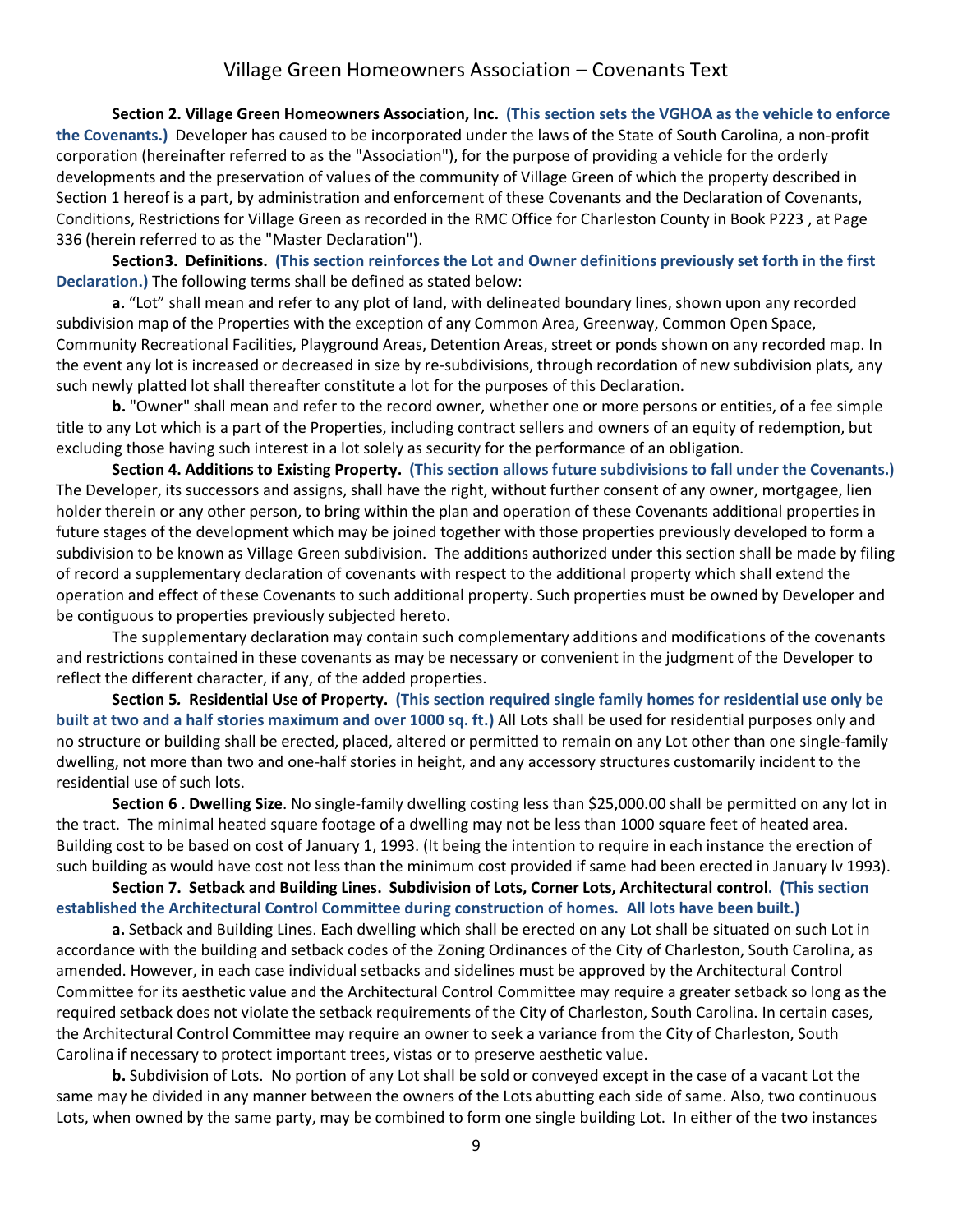cited above, the building line requirements as provided herein shall apply to such Lots as combined. Nothing herein shall be construed to allow any portion of any Lot so sold or conveyed to be used as a separate building Lot. No Lot shall be split, divided or subdivided for sale, resale, gift, transfer, or otherwise without consent of the ARB except as provided for in this section.

**c.** Corner Lots. In the case of a corner lot, the house may he placed diagonally across the Lot so as to face the corner of any two streets and, if so placed the setback restrictions are hereby amended to provide that such house shall be located at least ten (10') feet from all street lines.

**Section 8. Architectural Control. (This section establishes the ARB (Architectural Review Board) and sets guidelines for applying, receiving and approving ARB request. These requirements have been streamlined and there currently is no Fee for applying.)** No reconstructions, remodeling, alteration or addition to any structure, building, fence, wall, driveway or improvement of any nature shall be commenced without obtaining the prior written approval of the Architectural Review Board, sometimes referred to as the "ARB" as to location, plans and specifications.

As a prerequisite to consideration for approval, and prior to beginning the contemplated work, a complete set of building- plans and specifications showing the nature, kind, shape, heights, materials and location of same shall be submitted to and approved in writing as to harmony of external design and location in relation to surrounding structures and topography by the Architectural Review Board of Directors of the Association. In the event said ARB fails to approve or disapprove such design and location within thirty (30) days after said plans and specifications have been submitted to it, approval will not be required, and this Article will be deemed to have been fully complied with. The Association shall have the right to charge a reasonable fee for receiving each application in an amount not to exceed \$50.00. The ARB shall not approve any alterations, decorations or modification which would jeopardize or impair the soundness, safety or appearance of any Lot or the Common Area. The ARB shall be the sole arbiter of plans and may withhold approval for any reason, including aesthetic considerations. Upon given approval construction shall be started and prosecuted to completion, promptly, and in strict conformity with such plans. The ARB shall be entitled to stop any construction in violation of these Covenants in accordance with Section 31 hereof. No previously approved building or structure shall be used for any purpose other than for which it is originally approved.

In addition to the Architectural Guidelines, and not as any limitation thereof, the following restrictions shall be applied to the lands subject to these Covenants. **(The following gives the ARB authority in exterior color scheme, finish and structure of buildings, fences, lot elevations, house numbers, temporary structures and more as indicated in this and Sections 9 through 29.)**

**a.** The exterior color scheme shall be regulated by the Architectural Review Board and specified in the Architectural Guidelines. **(Covers exterior color schemes.)**

**b**. The exterior finish of all buildings and structure shall be regulated by the Architectural Review Board. The same materials utilized for the exterior and roof of the residence shall also be used for the garage or other building erected on the Lot**. (Any approved attached, or outbuilding, must have the same exterior and roof as the home.)**

**c.** Fences may be erected on the Lots, extending from the rear corners of a dwelling around the rear of a lot and shall not exceed six (6') feet in height, provided, however, that the portion of a fence facing the street shall be of an ornamental nature, consisting of wood, brick or other permitted material. Chain link fences shall not be allowed. All fences must be approved, in writing, by the Architectural Review Board, to installation thereof. **(All fences must be approved.)**

**d.** No Lot Owner shall change the elevation of his Lot in such a way as to adversely affect adjacent Lots.

**e.** Each dwelling shall be harmonious and compatible with surrounding residences and topography.

**f.** Each dwelling shall have affixed thereto a prominent display of the appropriate house number in manner prescribed by the ARB in the Architectural Guidelines. **(Usually, on the home by the entrance or on the garage entry.)**

**Section 9. Use of Outbuilding and Similar Structures.** No structure of a temporary nature shall be erected or allowed to remain on any Lot, and no trailer, shack, tent, garage, barn or other structure of similar nature shall be used as a residence, either temporarily or permanently**. (No temporary structures are allowed.)**

**Section 10. Sign Boards**. No sign board shall be displayed except "For Rent" and "For Sale" , which signs shall not exceed six square feet in size. No more than two (2) signs shall be displayed on one Lot at the same time. All signs must be of a design and locations approved by the Architectural Review Board.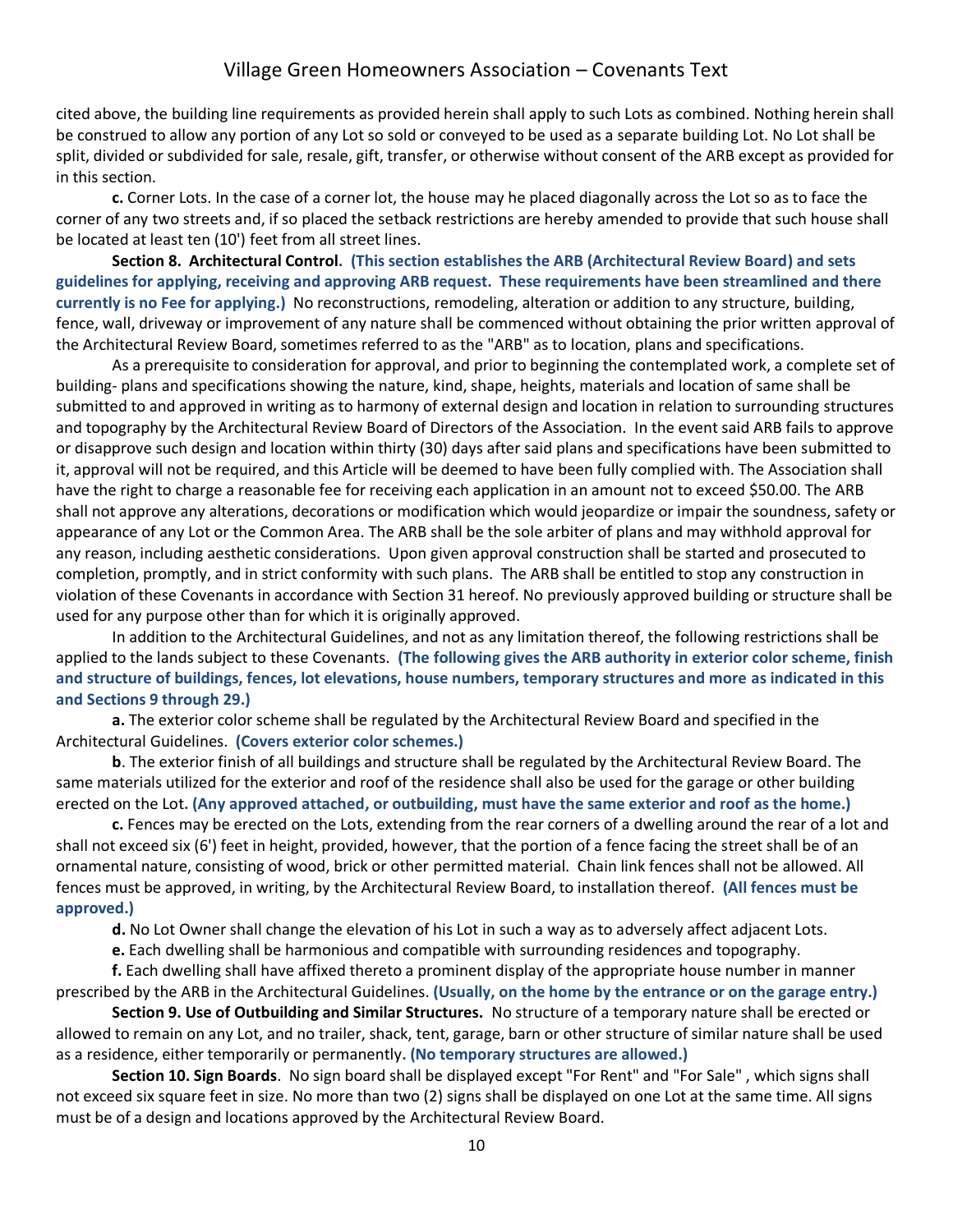**Section 11. Antenna.** No radio or television transmission towers or antenna or dishes shall be erected within restricted property and only the customary receiving antenna which shall never exceed ten (10') feet in height above the roof ridge line of any house is allowed.

**Section 12. Mining.** No Lot or portion thereof shall be used for any mining, boring, quarrying, drilling, removal of, or any other exploitation of subsurface resources with the sole exception of subsurface water.

**Section 13. Air and Water Pollution.** No use of any Lot (other than the normal use of residential fireplaces and residential chimneys) will be permitted which emits pollutants into the atmosphere, or discharges liquid or solid wastes or other harmful matter into any waterway in excess of environmental standards applicable thereto, to be established by the ARB, which standards shall at a minimum meet the requirements of federal and state law and any regulations thereunder applicable to the Property. No waste or any substance or material of any kind shall be discharged into any private or public sewer serving the Property, or any part thereof, in violation of any regulations of the State of South Carolina or any private or public body having jurisdiction. No person shall dump garbage, trash or other refuse into any waterway on or immediately adjacent to the Property.

**Section 14. Disposition of Trash and Other Debris. (Trash and recycle cans must be kept out of sight.)** Trash, garage or other waste shall be kept only in sanitary containers. No owner shall permit or cause any trash or refuse to be kept in any portion of a Lot other than the receptacle customarily used therefore which, except on the scheduled day for trash pickup, shall be located only in garage or patio. At all other times such containers shall be stored in such a manner that they cannot be seen from any adjacent and surrounding property. Except during construction by Developer, no lumber or metals, bulk materials, refuse, or trash shall be kept, stored or allowed to accumulate on any Lot for any approved structure, unless such materials are screened from a view in a manner approved by the ARB. During the course of construction, it shall be the responsibility of each owner to ensure that construction sites are kept free of unsightly accumulation of rubbish and scrap materials, and that construction materials, trailers, shacks and the like are kept in a neat and orderly manner. No burning of any trash and no accumulation or storage of litter or trash of any kind shall be permitted on any Lot.

**Section 15. Aesthetics , Nature Growth, Fences, Screening, Underground Utilities Service.** Any removal of trees must comply with the provisions of the City of Charleston tree ordinances. Garbage cans, equipment, coolers or storage piles shall be walled in to conceal them from the view of neighboring Lots or streets. All residential utility service .and lines to residences shall be underground. All fuel tanks must be buried or walled from view, as aforesaid. No fences, awnings, ornamental screens, screen doors, sunshades or wall of any nature shall be erected or maintained on or around any portion of any structure or elsewhere within a Lot, easement or other common area so designated, except as such are installed in accordance with the original construction of the Lots, and any replacement thereof, or as are authorized and approved by the ARB.

**Section 16. Animals.** No animals, rodents, birds, fish, livestock or poultry shall be raised, bred or maintained on any Lot, except that domestic dogs, cats, fish and birds inside bird cages, may be kept as household pats within any structure upon a Lot, provided they are not kept, bred, raised therein for commercial purposes, or in unreasonable quantities. As used in these Covenants, "unreasonable quantities" shall be deemed to limit the total number of all dogs, cats and birds to two (2) per Lot. All pets must be under the control of a responsible person and obedient to that person's command at any time they are permitted outside a house or other dwelling or enclosed area.

**Section 17. Prohibition of Commercial Use**. No trade or business of any kind or character nor the practice of any profession, nor any building or structures designed or intended for any purpose connected with any trade, business or profession shall be permitted.

**Section 18.** Minor Agricultural Pursuits. Minor agricultural pursuits incidental to residential use of the Lots shall be permitted provided that such pursuits may not include the raising of crops intended for marketing or sale to others.

**Section 19. Changing Elevations**. No Lot shall be excavated or earth extracted therefrom for any business purpose. No elevation changes shall be permitted which materially affects grade of surrounding Lots.

**Section 20. Easements.** Lots subjected to this Declaration shall be subject to those easements, if any, shown as set forth on any recorded plat thereof. Also, easements for installation and maintenance of utilities and drainage facilities are hereby reserved over five (5') feet of each side line of each Lot and over the rear five ( 5') feet of each Lot subjected to this Declaration. Within these easements, no structure, planting or other material shall be placed or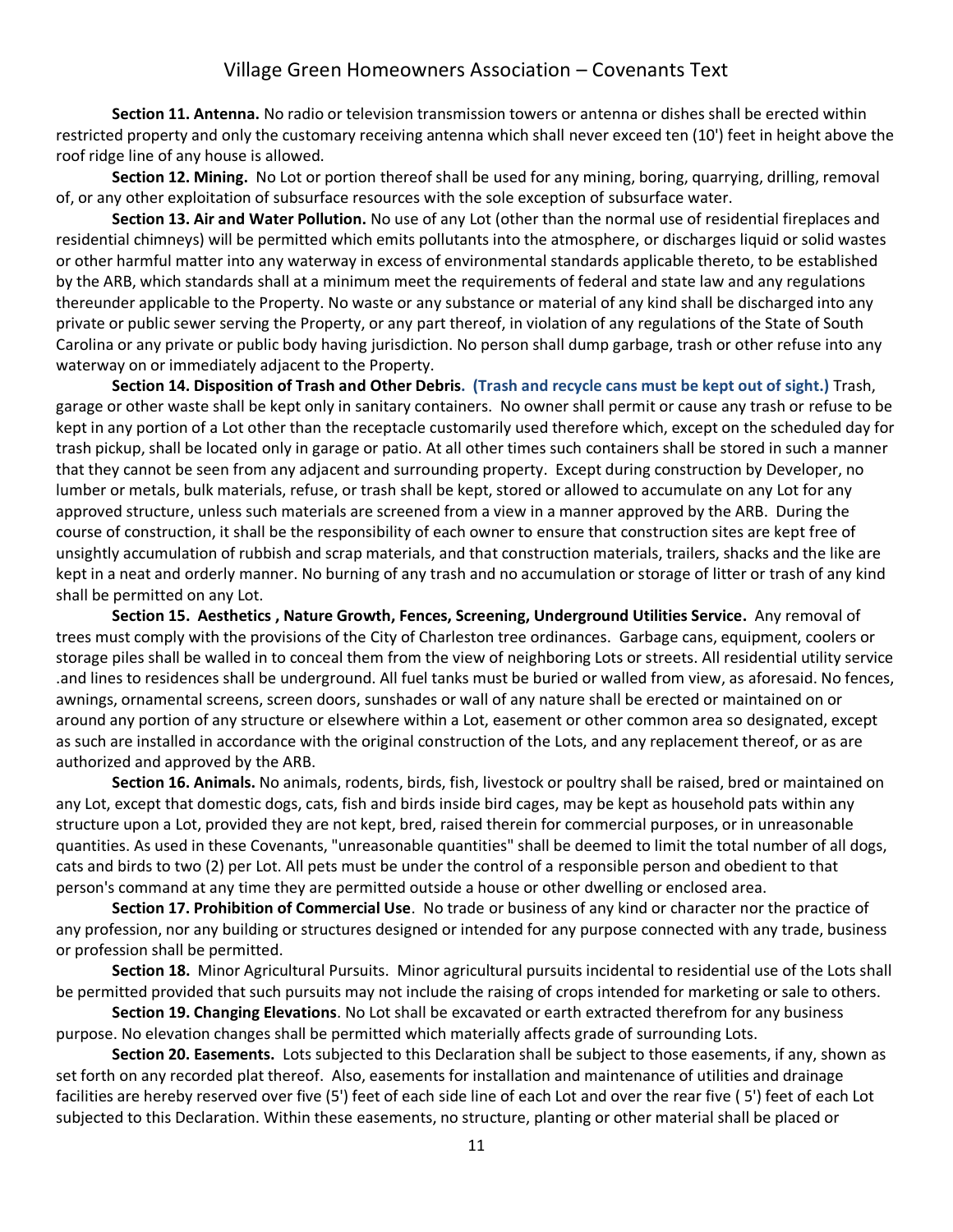permitted to remain which may damage or interfere with the installation and maintenance of utilities. The easement area of each Lot and all improvements in it shall be maintained continuously by the owner of the Lot, except for those improvements for which a public authority or utility company is responsible.

**Section 21. Maintenance Required by Owner**. **(Landscaping, exterior appearance, painting, etc. needed to keep a home in good order is required by ARB Guidelines.)** Each Owner shall keep all Lots owned by him, and all improvements therein or thereon, in good order and repair, including but not limitations, the seeding, watering and mowing of all lawns, pruning and cutting of all trees and shrubbery and the painting (or other appropriate eternal care) of all buildings and other improvements, all in a manner and with such frequency as is consistent with safety and good property management.

### **On March 16, 1993 the following Section 22 was amended as shown below this original Section.**

**Original Section 22. Wetlands and Detention Areas.** Any portion of a Lot within the wetlands boundaries as shown on the recorded plat of Village Green shall be subject to conditions and restrictions concerning the use of wetlands as regulated by the appropriate governmental authorities and agencies, including the United States Army Corps of Engineers and the South Carolina Coastal Council. The property shown as the detention Areas on recorded plat shall be owned by the Association and the use of such areas shall be governed by rules and regulations enacted by the Association and also by any conditions and restrictions imposed on the use of the agencies, including the United States Army Corps of Engineers and the South Carolina Coastal Council.

**Revised Section 22. Wetlands and Detention Areas. (This Revised Section requires maintenance of all ponds by the HOA including at some future date removing sediment.)** Any portion of a Lot within the wetlands boundaries as shown on the recorded plat of Village Green shall be subject to conditions and restrictions concerning the use of wetlands as regulated by the appropriate governmental authorities and agencies, including the United States Army Corps of Engineers and the South Carolina Coastal Council. The property shown as the Detention Areas on recorded plat shall be owned by the Association and the use of such areas shall be governed by rules and regulations enacted by the Association and also by any conditions and restrictions imposed on the use of said areas by the agencies, including the United States Army Corps of Engineers and the South Carolina Coastal Council.

The Homeowners Association shall be responsible for periodic maintenance of the detention ponds. Periodic maintenance includes mowing of grass along the top of bank and the side slopes along with removing weeds or other vegetation growth in the pond. Further periodic maintenance shall include removing trash accumulated in the pond and removal of any obstruction blocking the outlet structures in the form of vegetation, trash or sediment.

The Homeowners Association will also be responsible for removing excessive sediment build-up in the pond that may occur over a period *oi* time, resulting in the pond not to perform in a manner acceptable to S.C. Coastal Council or City Charleston guidelines and regulations. Except as hereby amended, said' Supplementary Declaration shall remain in full force and effect.

**Section 23. Use of Model Homes. (No more models.)** Notwithstanding any other provision of this Declaration, the Developer during such time as it shall continue to be the owner of any Lot, may use its Lots for the purpose of building thereon a model home or model homes, and/or sales information centers, which may be exhibited to the public and to which the Developer shall be entitled to invite the public to inspect the said sample house or houses and from which the Developer may disseminate to the public sales information in

Village Green subdivision. Such activities shall not be construed as a violation of these covenants.

**Section 24. Outside Drying and Laundering.** No clothing or household fabrics shall be hung in the open on any Lot unless the same are hung from and umbrella or retractable clothes hanging devise which is removed from view when not in use.

**Section 25. Fireworks and Use of Firearms**. The sale and use of fireworks of any kind whatsoever on the Property is prohibited. The use of or discharge of firearms of any kind whatsoever is prohibited. Hunting of any kind, and by any method, including, but not limited to, firearms, traps, snares, bow and arrows, or manually propelled missiles is prohibited.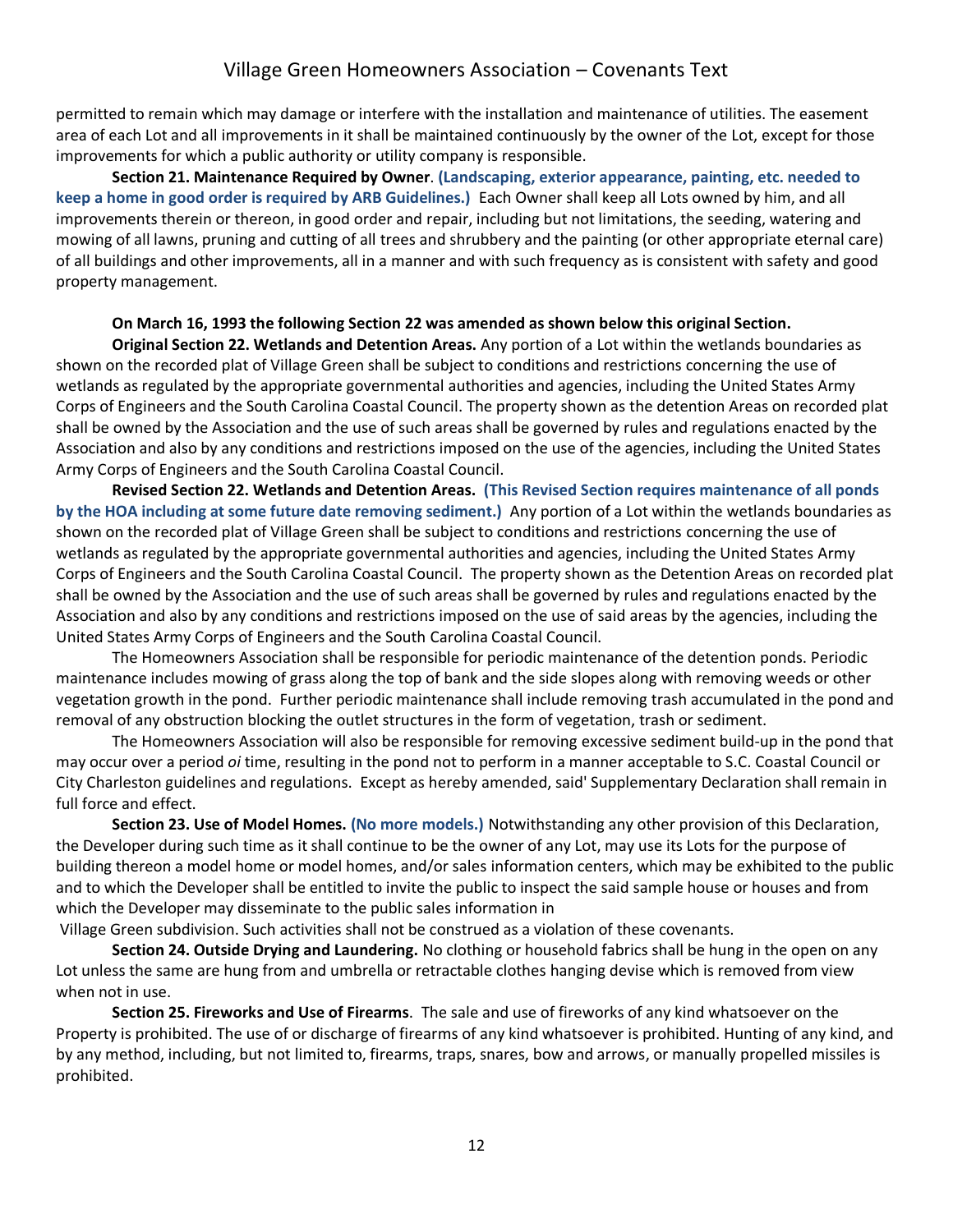**Section 26. Prohibition Against Offensive Conduct or Nuisance.** No noxious, offensive, or illegal activity shall be carried on upon any Lot described in Section l hereof, nor shall nothing be done thereon tending to cause embarrassment, discomfort, annoyance or nuisance to the neighborhood by the course Owners thereof. However, the Developer is allowed to burn on site during the construction as allowed by local ordinance.

**Section 27. Chemical Fertilizers, Pesticides, or Herbicides**. No commercial chemical fertilizers, pesticides or Herbicides, other than those approved by the Association shall be used on any Lot of any portion of the Common Area. This provision in no way limits the use of those products which are readily available for consumer use and approved by any agency, such as the Food and Drug Administration, for the purpose intended, provided however, that said chemical products are not harmful to, nor will adversely affect, aquatic growth, or marine and animal life, and said product is to be labeled by such agency as harmless to said plant and animal life.

**Section 28. Parking Restrictions and Use of Garage. (This is enforced by the City.)** No automobile shall be parked or left on any street overnight or on any property shown on the Plat of Village Green Subdivision other than a driveway or within a garage. Garage doors, if any, shall remain closed at all times excepting when entering and exiting.

**Section 29**. **Other Vehicle and Trailer Parking. (This section prohibits recreational and commercial vehicles from street parking or parking on a front or side lot of the home, in view, for more than 3 days.)** Except as provided herein, no trailer, trailer house, recreational vehicle, mobile home or habitable motor vehicle of any kind, boat and boat trailer, school bus, truck (other than "vans" or "pick-ups" of less than one-half ton) or commercial vehicle shall be brought upon or habitually (for more than three nights) parked overnight, whether on any street or on the front or side of any lot. Such vehicles may be stored upon the rear of the Lot only if screened from view of surrounding lots and streets in a manner approved by the ARB. Nothing contained herein shall be considered to prohibit the use of portable or temporary buildings or trailers as field offices by contractors during actual construction in Village· Green Subdivision, provided the same are approved by the ARB.

**Section 30. Applicability**. The foregoing restrictions, conditions, easements and covenants are not applicable to any lands owned by the Developer in Charleston County or elsewhere, other than the Lots shown on the Plat of Village Green Subdivision described in Section 2 hereof, and to those Lots that may, from time to time as hereinabove provided, be made subject to these Covenants by supplemental declaration.

**Section 31. Violation. (This section allows any person with an ownership interest to pursue another homeowner if they feel their rights are impinged by another homeowner under these violations.)** If any person, firm or corporation shall violate or attempt to violate any provisions of these Covenants, it shall be lawful for any person, firm or corporation owning any of the Lots or having any interest against the person, firm or corporation violating or attempting to violate the same, and either to prevent it, or them from so doing, or to recover damages or other dues for such violation, but no such violation shall effect a reversion of title. The party enforcing these Covenants shall be entitled to recover attorney's fees and expenses if he prevails.

In addition, to the rights and remedies hereinabove enumerated, and not as any limitation thereof, if the Association Board of Directors determines that any provision of these Covenants has been violated, the Association Board of Directors may, in its discretion, seek appropriate relief at law or equity to assure that the purpose of these Covenants are fulfilled.

Failure to enforce any of these covenants shall not be deemed as a waiver of the right to do so.

**Section 32. Severability.** Invalidation of any of these covenants shall in no way affect the validity or enforceability of the other covenants, which will remain in full force and effect.

**Section 33. Duration and Amendment.** These covenants shall bind all persons claiming any interest in the land and run with the land for a period of twenty-five (25) years from the date of recording, after which time they shall be automatically extended for successive periods of ten (10) years unless an instrument signed by seventy-five (75%) percent of the owners (multiple Owners of a single Lot shall be one (l) vote among them) of Lots has been recorded terminating these Covenants.

Amendment shall be by written instrument signed by a majority of the owners (multiple Owners of a single Lot shall have one ( l) vote among them, and the Developer shall have one ( 1) vote for each